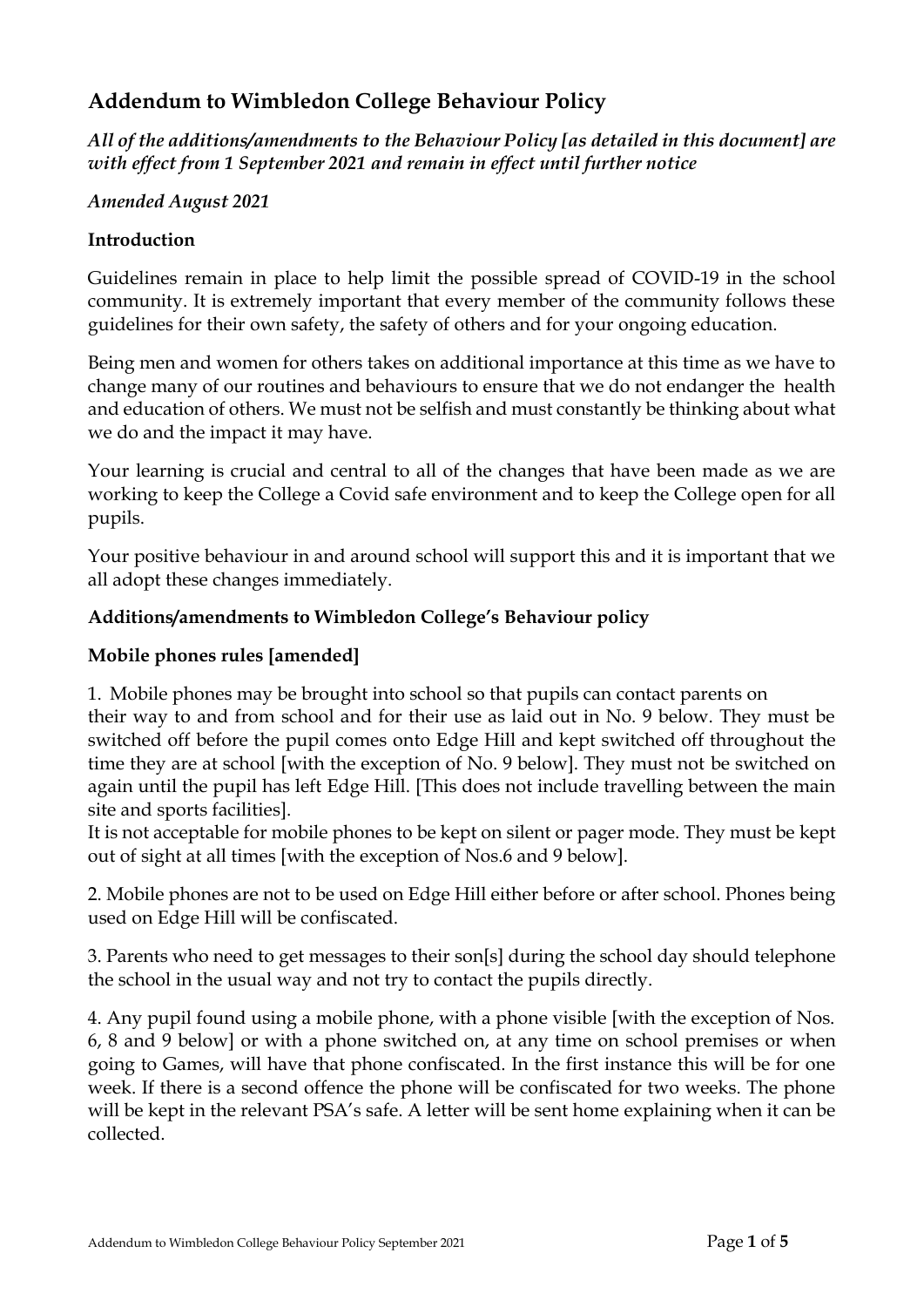5. Pupils who bring a mobile phone to school should make every effort to reduce the risk of theft during school hours. Pupils who carry mobile phones are advised to keep them well concealed.

6. If pupils bring phones in to school it is their responsibility to hand them in to the teacher during PE & Games lessons. Phones must be clearly identifiable.

7. The school accepts no responsibility for loss of, damage to, or cost incurred relating to mobile phones [including if they are confiscated]. Any mobile phone that is brought into school will be at the owner's risk. It will not always be possible for staff to investigate the loss of mobile phones.

8. Sixth Form pupils may use mobiles phones in the Sixth Form area only or in line with the provision laid out in No. 9 below. Phones must be switched off in other areas of the school.

9. With the permission of the class teacher pupils may use their mobile phones for specific learning activities within a lesson. The teacher will give clear instructions on when mobile phones should be switched on and off and what they are to be used for in order to support learning.

Any misuse of a mobile phone in a lesson or any disruption of a lesson due to the use of a mobile phone will result in that phone being confiscated. Failure to hand over a phone to a member of staff will be treated as a serious breach of the school's Behaviour Policy.

# **Travelling to and from school**

The following rules remain in place :

# *Before school*

Pupils are not to catch a bus to school from Wimbledon town centre, Wimbledon village or Raynes Park on the way to school. They should walk to school from these places. If a pupil is already on a bus prior to any of these places and the bus continues through to the school then the pupil may remain on the bus.

# *After school*

Pupils are not to catch a bus from Ridgway or Worple Road to Wimbledon town centre, Wimbledon village or Raynes Park after school. Pupils are to walk to these places.

If there are reasons why a pupil has to use public transport in these circumstances they must have written permission from their Head of Line. Parents should contact their son's Head of Line to request permission.

# **Personal Hygiene**

In line with Government guidance pupils should be washing/sanitising their hands regularly throughout the school day.

- Pupils are expected to wash/sanitise their hands on the arrival to school.
- Pupils are expected to wash/sanitise their hands when they enter a classroom, before and after eating and when accessing the toilets.

Additional handwashing stations have been placed on playgrounds and there are sanitiser stations at the entrance to buildings and in every classroom. Pupils may bring their own sanitiser into school for their own use. They are not to share it with other pupils.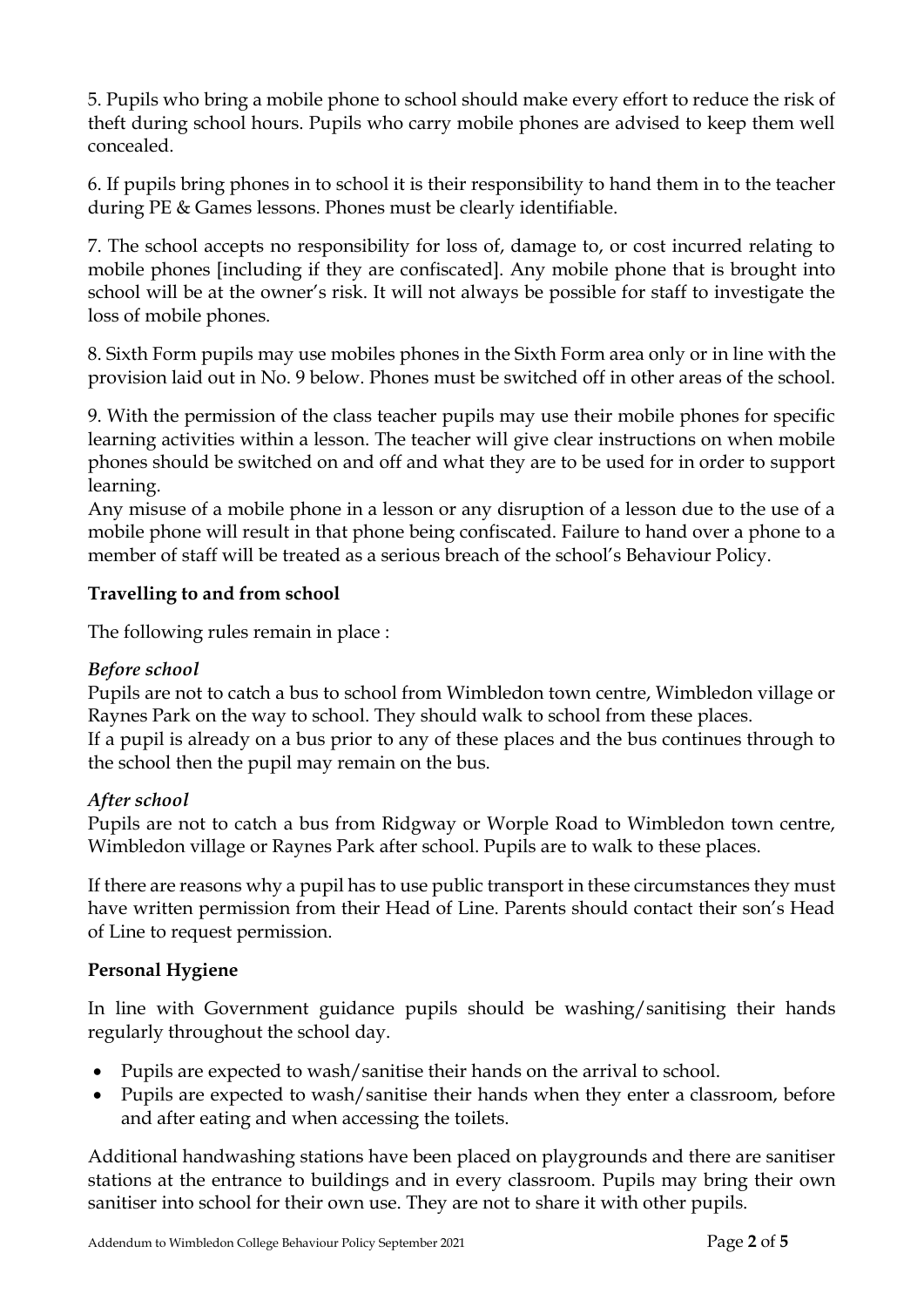# *Catch it Bin it Kill it Campaign*

As a school we are supporting this campaign and it is important that all pupils follow it. The three stages are:

- Pupils should sneeze/blow their nose into a tissue [If pupils are going to sneeze and do not have a tissue they should use the crook of their elbow]
- This tissue should then be placed in a bin [there is a foot operated lidded bin in every classroom for this purpose]
- The pupil should then sanitise their hands

Pupils should bring tissues into school for their own use.

# **Face coverings**

# *Public transport*

Pupils travelling to school have to wear face coverings while on public transport. Pupils travelling home on public transport must have a mask for the journey home.

# *Arrival at school*

- If pupils arrive at school with a face mask on it must be removed.
- If it is a reusable face covering [we encourage boys to have reusable face coverings] then it must be placed in a bag and put away.
- If it is a disposable face covering it should be disposed of properly in the appropriate bin. Pupils should then wash/sanitise their hands.

# *In school*

Pupils may wear face coverings in school if they chose to do so.

Face masks must be plain or with simple patterns. They must not have prominent logos or designs.

# **Spitting and coughing**

- Pupils must not spit on to the ground/floor. It is unhygienic and increases the risk of spreading illnesses.
- If a pupil needs to clear their throat then they must go to the toilet.
- Deliberately spitting at another person is considered assault and will be dealt with as a serious breach [Level 4] of the school's behaviour policy.
- Deliberately coughing at another person as a threat will be dealt with as a serious breach of the school's behaviour policy [Level 4]

# **Care of classrooms**

• Pupils will be expected to check their desks at the beginning of every lesson and inform the member of staff if there are any marks/writing on the desk.

•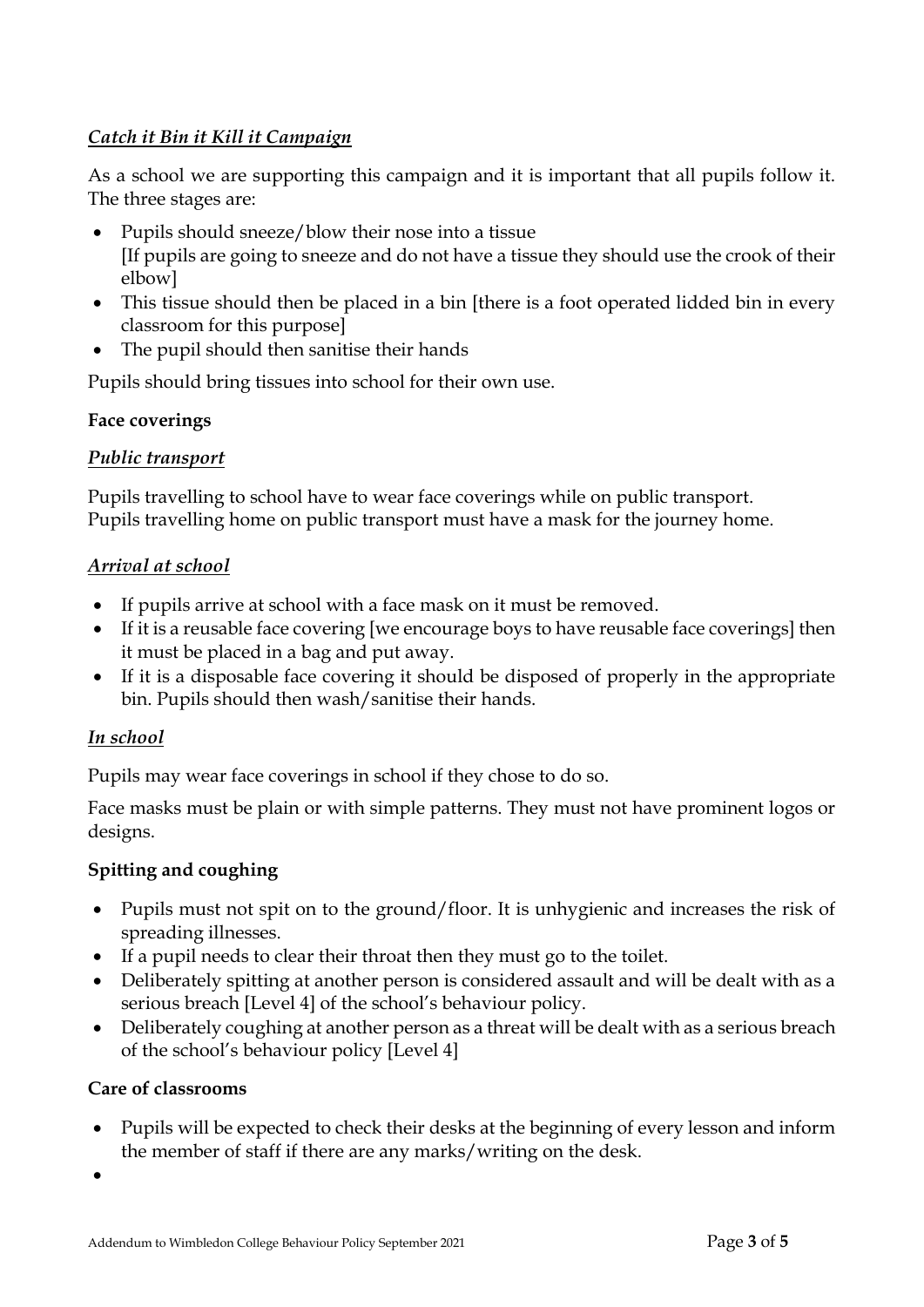#### **Hygiene in classrooms**

- In rooms where pupils will use equipment on a regular basis [e.g. Computer rooms/ music rooms/etc.] pupils will be expected to wipe down equipment with wipes provided at the beginning of their lesson.
- Pupils may also be asked to wipe down their desk tops in certain lessons.
- Once wipes have been used they are to be thrown in the bin.
- It is important that pupils follow the instructions given and wipe down the surfaces thoroughly.

# **Playgrounds**

- Pupils are to go straight to their playground when they arrive at school, break time or lunch time.
- Hand washing stations are available on the playground and these should be used when required.

# **Refectory and food**

- Pupils are not allowed to use cash to pay for food
- Pupils must have a school meal account and pupils should ensure that they remind their parents to keep the account topped up
- Pupils must keep their payment card safe [They will be charged £1 for a replacement card].
- All pupils must queue to buy their own food.
- Pupils must not use other pupils' payment cards. It will be considered as theft if they do so and pupils will be sanctioned in line with the school's behaviour policy.
- A contactless payment machine will be available for Sixth Form students and Syntax pupils to use.
- Rubbish must be placed in the appropriate bins

Pupils are not to share their food or drinks with other pupils. Pupils are not to share their water bottles with other pupils.

# **Equipment**

Pupils must be properly prepared for every lesson as equipment/ kit will not be given out to pupils. [Please refer to the school equipment list – Appendix 1 to this document] Pupils must have all of the equipment listed on the school's equipment list for their lessons. This includes PE/Games kit

Not having the correct equipment will hinder your learning and disrupt the learning of others.

# **Detentions**

After school detentions will take place twice a week for each year group.

Saturday detentions will take place on Saturday mornings from 8.30am until 10.30am.